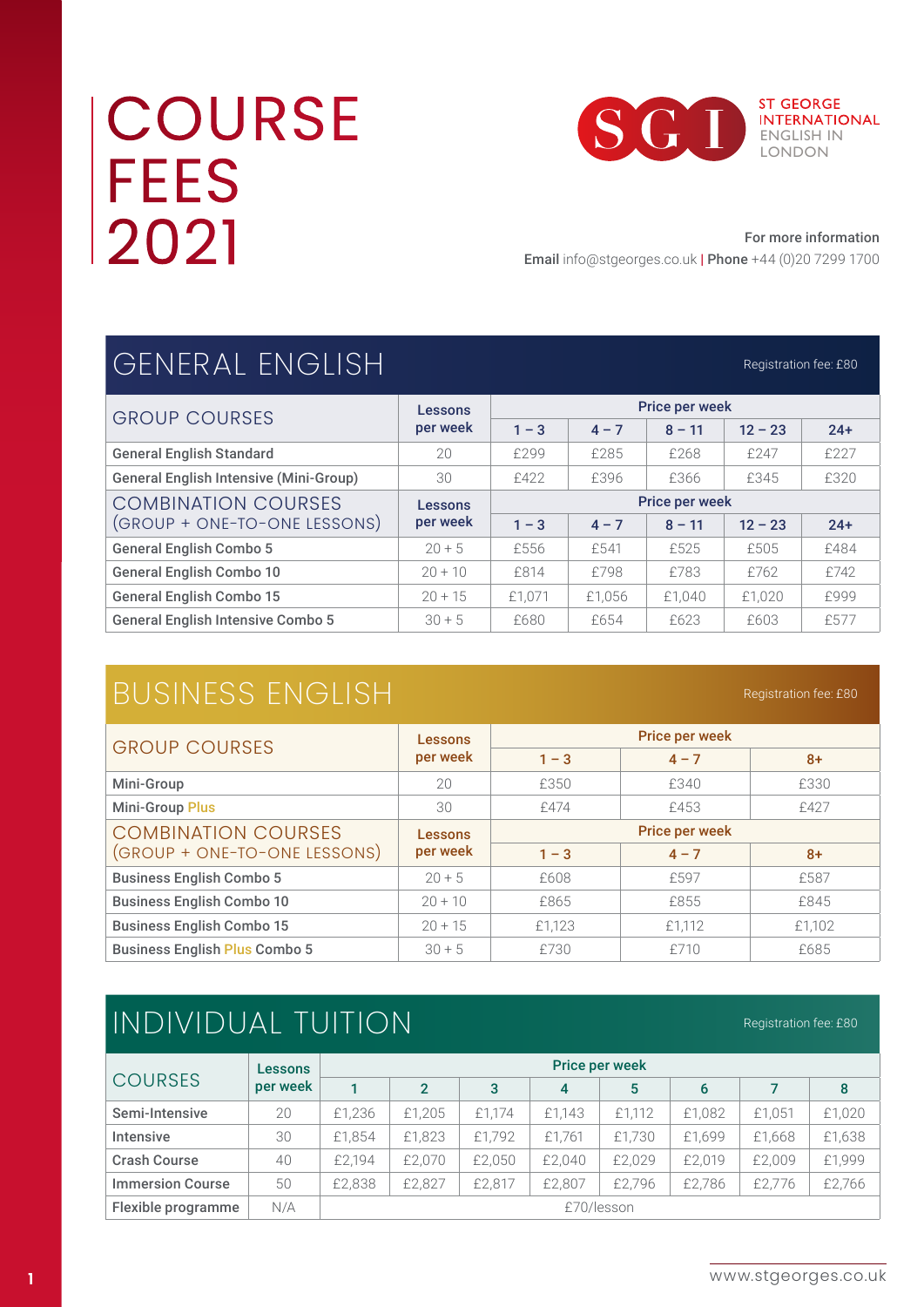# **COURSE FEES** 2021



#### For more information

Email info@stgeorges.co.uk | Phone +44 (0)20 7299 1700

## IELTS PREPARATION COURSES

Registration fee: £80

| <b>GROUP COURSES</b>           | Lessons             | <b>Price per week</b> |         |          |           |        |
|--------------------------------|---------------------|-----------------------|---------|----------|-----------|--------|
|                                | per week            | $1 - 3$               | $4 - 7$ | $8 - 11$ | $12 - 23$ | $24+$  |
| <b>IELTS Preparation</b>       | 20                  | £330                  | £320    | £300     | £290      | £273   |
| <b>IELTS Intensive</b>         | 30                  | £458                  | £433    | £397     | £376      | £360   |
| <b>COMBINATION COURSES</b>     | Lessons<br>per week | <b>Price per week</b> |         |          |           |        |
| (GROUP + ONE-TO-ONE LESSONS)   |                     | $1 - 3$               | $4 - 7$ | $8 - 11$ | $12 - 23$ | $24+$  |
| <b>IELTS Combo 5</b>           | $20 + 5$            | £587                  | £576    | £556     | £546      | £530   |
| <b>IELTS Combo 10</b>          | $20 + 10$           | £845                  | £834    | £814     | £803      | £788   |
| <b>IELTS Combo 15</b>          | $20 + 15$           | £1.103                | £1.092  | £1.071   | £1,061    | £1.045 |
| <b>IELTS Intensive Combo 5</b> | $30 + 5$            | £716                  | £690    | £675     | £653      | £618   |

| ACADEMIC ENGLISH COURSES            | Registration fee: £80 |            |        |
|-------------------------------------|-----------------------|------------|--------|
|                                     | Course length         | Start date | Price  |
| <b>University Foundation Course</b> | 24 weeks              | 04 January | £5.935 |
| <b>Academic English Skills</b>      | 12 weeks              | 05 April   | £2,845 |

| YOUNG LEARNER COURSES               |                 |                      | Registration fee: £80 |
|-------------------------------------|-----------------|----------------------|-----------------------|
| <b>COURSES</b>                      | Age range       | <b>Dates</b>         | <b>Price per week</b> |
| <b>Young Communicators</b>          | $6 - 9$         | 14 June - 13 August  | £670                  |
| <b>Young Explorers</b>              | $10 - 17$       | 14 June - 13 August  | £670                  |
| <b>Young Explorers' Homestay</b>    | $14 - 17$       | 14 June - 13 August  | £925                  |
| <b>Young Explorers' Residential</b> | $14 - 17$       | $04$ July $-31$ July | £1,250                |
| <b>TRANSFERS</b>                    | <b>Heathrow</b> | <b>Gatwick</b>       | St Pancras - Eurostar |
| Per Single Journey                  | £80             | £100                 | £40                   |

#### GROUP EVENING CLASSES COURSES Times / Days 4 week course General English, Business English, CAE and IELTS  $\vert$  18:30 – 20:30, Mondays and Wednesdays  $\vert$  £175 Registration fee: £30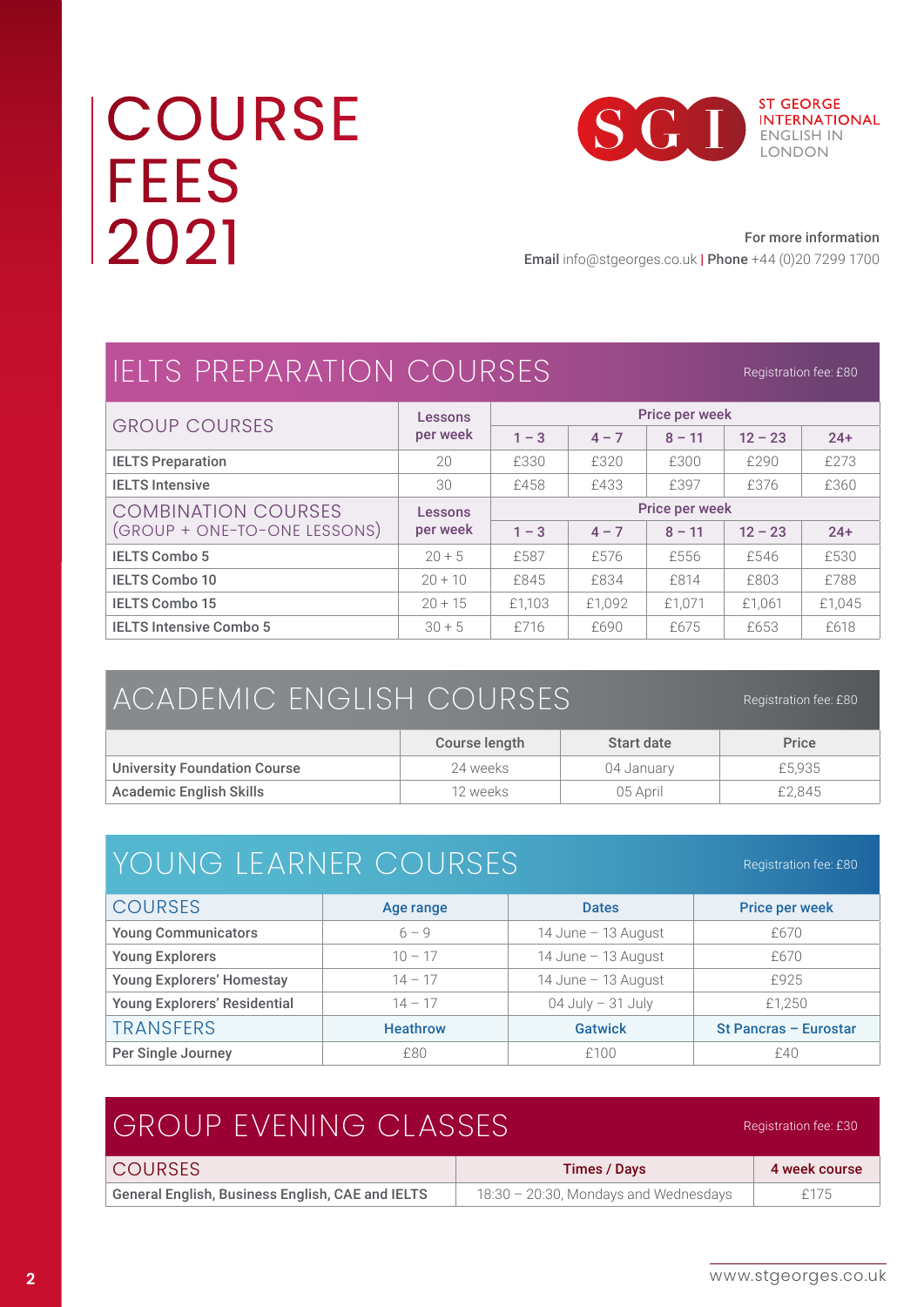## ACCOMMODATION FEES 2021



#### For more information

All year availability

#### Email info@stgeorges.co.uk | Phone +44 (0)20 7299 1700

Accommodation Placement fee: £50 (for all accommodation types)

| <b>HOMESTAY</b>                                            |                                        |                   |  |  |
|------------------------------------------------------------|----------------------------------------|-------------------|--|--|
|                                                            | <b>Category A</b>                      | <b>Category B</b> |  |  |
| <b>London Tube Zones</b>                                   | Zones $1 & 2$                          | Zones $3 & 4$     |  |  |
| Time to school $\Theta$                                    | Up to 35 mins                          | Up to 50 mins     |  |  |
| B & B                                                      | £220 per week                          | £190 per week     |  |  |
| B&B + 7 Evening Meals $\stackrel{\text{def}}{=} \parallel$ | £255 per week                          | £210 per week     |  |  |
| Surcharge for private bathroom                             | £20 per week (subject to availability) |                   |  |  |

### RESIDENCES

| Single en-suite room<br>£277 per week<br><b>Meals</b><br><b>If</b> Self-catering<br><b>Closest tube station</b><br><b>←</b> Willesden Junction<br>Time to school<br><b>O</b> 40 minutes by underground |  |
|--------------------------------------------------------------------------------------------------------------------------------------------------------------------------------------------------------|--|
|                                                                                                                                                                                                        |  |
|                                                                                                                                                                                                        |  |
|                                                                                                                                                                                                        |  |
|                                                                                                                                                                                                        |  |
| <b>AXO CAMDEN</b>                                                                                                                                                                                      |  |
| <b>Single Classic Studio</b><br>from £335 per week                                                                                                                                                     |  |
| <b>Single Premium Studio</b><br>from £345 per studio per week                                                                                                                                          |  |
| <b>Double Premium Studio</b><br>from £365 per studio per week                                                                                                                                          |  |
| from £365 per studio per week<br><b>Single Deluxe Studio</b>                                                                                                                                           |  |
| Double Deluxe Studio<br>from £385 per studio per week                                                                                                                                                  |  |
| Double Deluxe Plus Studio<br>from £390 per studio per week                                                                                                                                             |  |
| <b>Meals</b><br><b>''</b> Self-catering                                                                                                                                                                |  |
| Closest tube station<br><b>O</b> Kentish Town                                                                                                                                                          |  |
| Time to school<br><b>O</b> 30 minutes by underground                                                                                                                                                   |  |
| THE CHAPTER WHITE CITY                                                                                                                                                                                 |  |
| <b>Bronze Studio Lower-level</b><br>from £265 per week                                                                                                                                                 |  |
| <b>Bronze Studio Mid-level</b><br>from £275 per week                                                                                                                                                   |  |
| <b>Meals</b><br>II Self-catering                                                                                                                                                                       |  |
| <b>Closest tube station</b><br>$\bigoplus$ East Acton                                                                                                                                                  |  |
| Time to school<br><b>O</b> 27 minutes by underground                                                                                                                                                   |  |
| <b>KIRBY STREET</b>                                                                                                                                                                                    |  |
| <b>Classic Studio</b><br>from £440 per week                                                                                                                                                            |  |
| <b>''l</b> Self-catering<br><b>Meals</b>                                                                                                                                                               |  |
| <b>Closest Tube station</b><br><b>O</b> Chancery Lane                                                                                                                                                  |  |
| Time to school<br><b>O</b> 10 minutes walk                                                                                                                                                             |  |